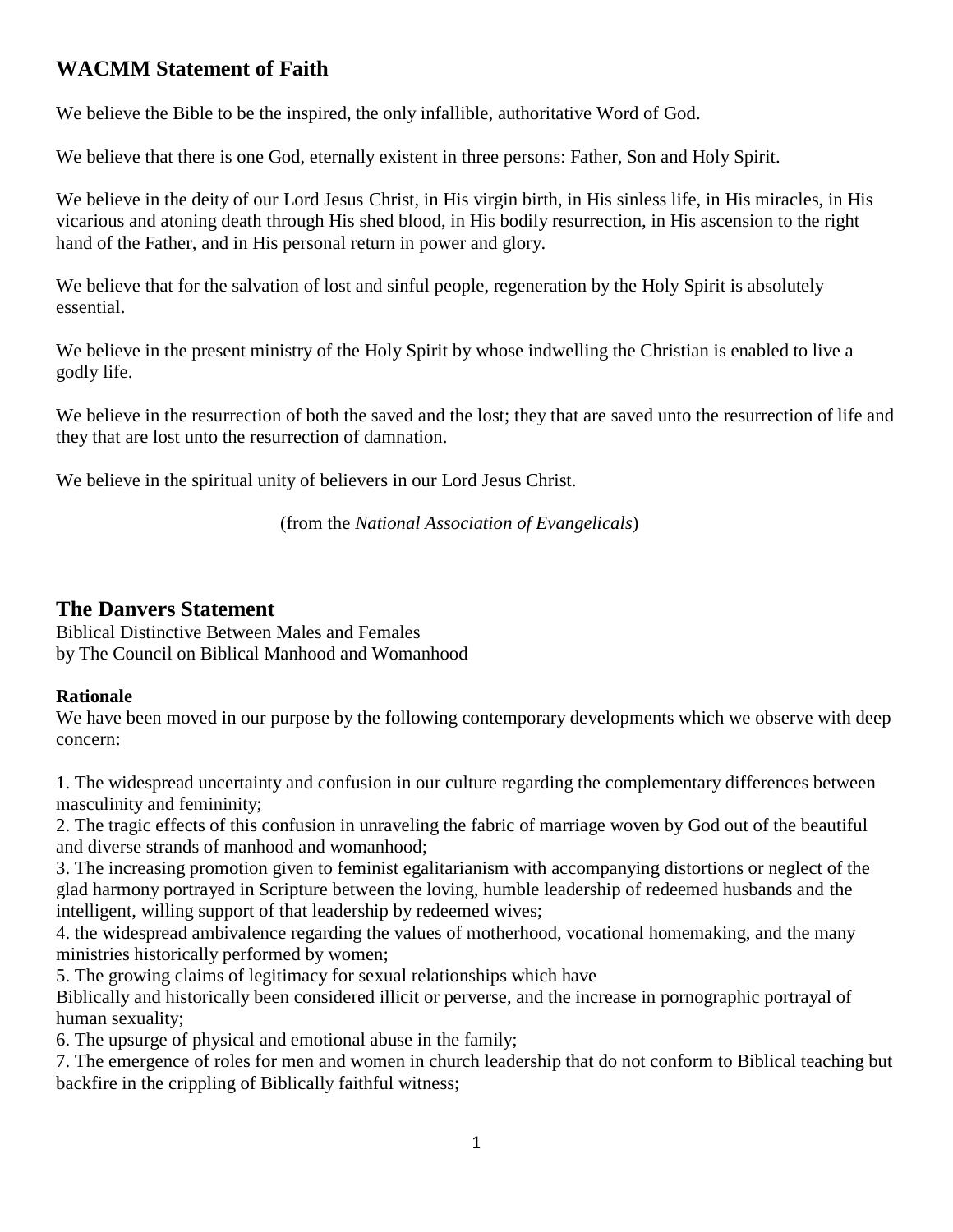8. The increasing prevalence and acceptance of hermeneutical oddities devised to reinterpret apparently plain meanings of Biblical texts;

9. The consequent threat to Biblical authority as the clarity of Scripture is jeopardized and the accessibility of its meaning to ordinary people is withdrawn into the restricted realm of technical ingenuity;

10. and behind all this the apparent accommodation of some within the church to the spirit of the age at the expense of winsome, radical Biblical authenticity which in the power of the Holy Spirit may reform rather than reflect our ailing culture.

### **Purposes**

Recognizing our own abiding sinfulness and fallibility, and acknowledging the genuine evangelical standing of many who do not agree with all of our convictions, nevertheless, moved by the preceding observations and by the hope that the noble Biblical vision of sexual complementarity may yet win the mind and heart of Christ's church, we engage to pursue the following purposes:

1. To study and set forth the Biblical view of the relationship between men and women, especially in the home and in the church.

2. To promote the publication of scholarly and popular materials representing this view.

3. To encourage the confidence of lay people to study and understand for themselves the teaching of Scripture, especially on the issue of relationships between men and women.

4. To encourage the considered and sensitive application of this Biblical view in the appropriate spheres of life. 5. And thereby – to bring healing to persons and relationships injured by an inadequate grasp of God's will concerning manhood and womanhood, – to help both men and women realize their full ministry potential through a true understanding and practice of their God-given roles, – and to promote the spread of the gospel among all peoples by fostering a Biblical wholeness in relationships that will attract a fractured world.

# **Affirmations**

Based on our understanding of Biblical teachings, we affirm the following:

1. Both Adam and Eve were created in

God's image, equal before God as persons and distinct in their manhood and womanhood (Genesis 1:26-27, 2:18).

2. Distinctions in masculine and feminine roles are ordained by God as part of the created order, and should find an echo in every human heart (Genesis

2:18, 21-24; I Corinthians 11:7-9; I Timothy 2:12-14).

3. Adam's headship in marriage was established by God before the Fall, and was not a result of sin (Genesis 2:16-18, 21-24; 3:1-13; I Corinthians 11:7-9).

4. The Fall introduced distortions into the relationships between men and women (Genesis 3:1-7, 12, 16). – In the home, the husband's loving, humble headship tends to be replaced by domination or passivity; the wife's intelligent, willing submission tends to be replaced by usurpation or servility.

– In the church, sin inclines men toward a worldly love of power or an abdication of spiritual responsibility, and inclines women to resist limitations on their roles or to neglect the use of their gifts in appropriate ministries. 5. The Old Testament, as well as the New Testament, manifests the equally high value and dignity which God attached to the roles of both men and women (Genesis 1:21-27, 2:18; Galatians3:28). Both Old and New Testaments also affirm the principle of male headship in the family and in the covenant community (Genesis 2:18; Ephesians 5:21-33; Colossians 3:18-19; I Timothy 2:11-15).

6. Redemption in Christ aims at removing the distortions introduced by the curse.

– In the family, husbands should forsake harsh or selfish leadership and grow in love and care for their wives; wives should forsake resistance to their husbands' authority and grow in willing, joyful submission to their husbands' leadership (Ephesians 5:21-33; Colossians 3:18-19; Titus 2:2-5; I Peter 3:1-7).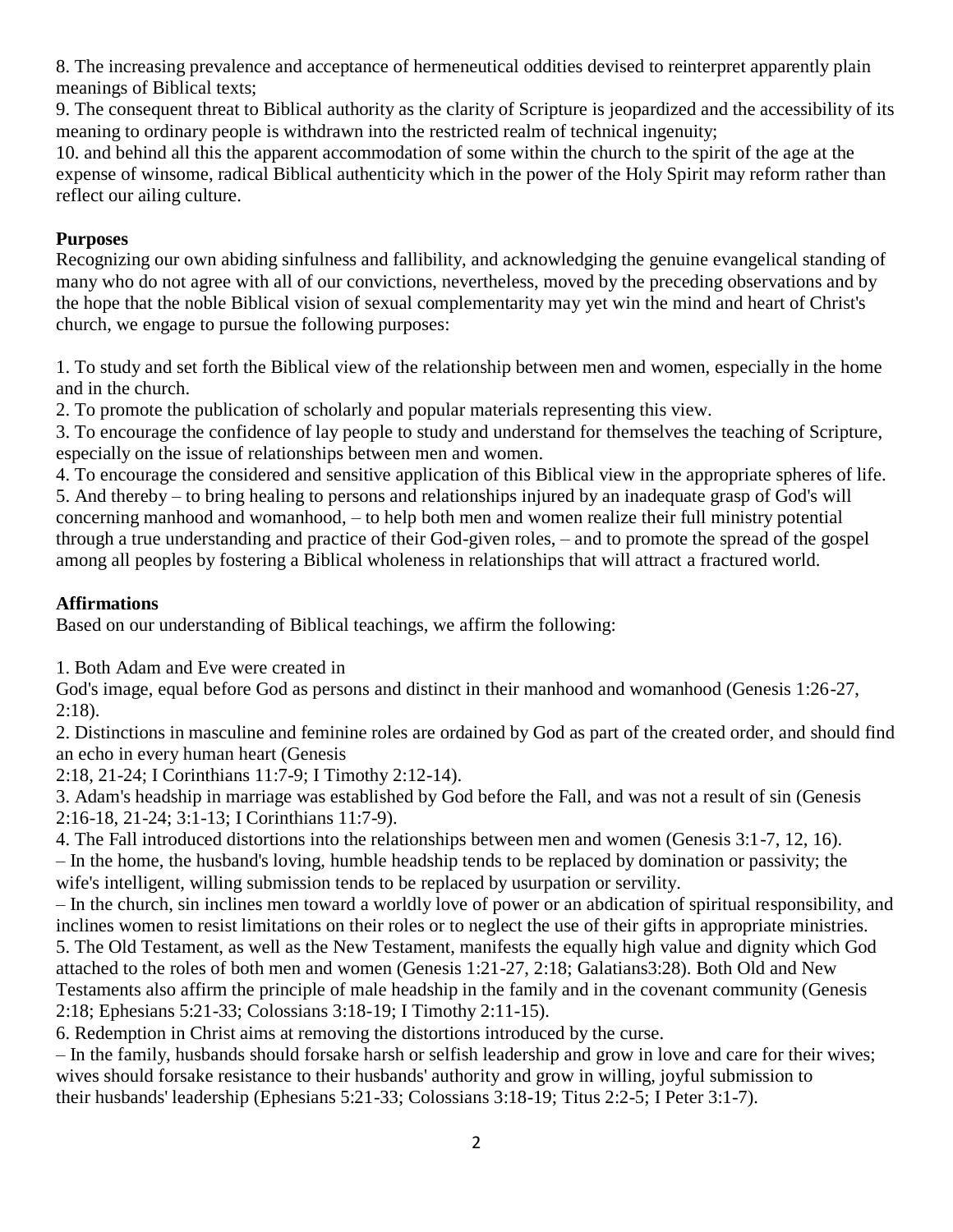– In the church, redemption in Christ gives men and women an equal share in the blessings of salvation; nevertheless, some governing and teaching roles within the church are restricted to men (Genesis 3:28; I Corinthians 11:2-16; I Timothy 2:11-15).

7. In all of life Christ is the supreme authority and guide for men and women, so that no earthly submission– domestic, religious, or civil– ever implies a mandate to follow a human authority into sin (Daniel 3:10-18; Acts 4:19-20, 5:27-29; I Peter 3:1-2).

8. In both men and women a heartfelt sense of call to ministry should never be used to set aside Biblical criteria for particular ministries (I Timothy 2:11-15, 3:1-13; Titus 1:5-9). Rather, Biblical teaching should remain the authority for testing our subjective discernment of God's will.

9. With half the world's population outside the reach of indigenous evangelism; with countless other lost people in those societies that have heard the gospel; with the stresses and miseries of sickness, malnutrition, homelessness, illiteracy, ignorance, aging, addiction, crime, incarceration, neuroses, and loneliness, no man or woman who feels a passion from God to make His grace known in word and deed need ever live without a fulfilling ministry for the glory of Christ and the good of this fallen world (I Corinthians 12:7-21).

10. We are convinced that a denial or neglect of these principles will lead to increasingly destructive consequences in our families, our churches, and the culture at large.

The "Danvers Statement" was prepared by several evangelical leaders at a CBMW meeting in Danvers, Mass., in December, 1987. It was first published in final form by the CBMW in Wheaton, Ill., in November, 1988. We grant permission and encourage interested persons to use, reproduce, and distribute the Danvers Statement.

# **Manhattan Declaration: A Call of Christian Conscience**

Released November 20, 2009

#### **Preamble**

Christians are heirs of a 2,000-year tradition of proclaiming God's word, seeking justice in our societies, resisting tyranny, and reaching out with compassion to the poor, oppressed and suffering.

While fully acknowledging the imperfections and shortcomings of Christian institutions and communities in all ages, we claim the heritage of those Christians who defended innocent life by rescuing discarded babies from trash heaps in Roman cities and publicly denouncing the Empire's sanctioning of infanticide. We remember with reverence those believers who sacrificed their lives by remaining in Roman cities to tend the sick and dying during the plagues, and who died bravely in the coliseums rather than deny their Lord. After the barbarian tribes overran Europe, Christian monasteries preserved not only the Bible but also the literature and art of Western culture. It was Christians who combated the evil of slavery:

Papal edicts in the 16th and 17th centuries decried the practice of slavery and first excommunicated anyone involved in the slave trade; evangelical Christians in England, led by John Wesley and William Wilberforce, put an end to the slave trade in that country. Christians under Wilberforce's leadership also formed hundreds of societies for helping the poor, the imprisoned, and child laborers chained to machines.

In Europe, Christians challenged the divine claims of kings and successfully fought to establish the rule of law and balance of governmental powers, which made modern democracy possible.

And in America, Christian women stood at the vanguard of the suffrage movement. The great civil rights crusades of the 1950s and 60s were led by Christians claiming the Scriptures and asserting the glory of the image of God in every human being regardless of race, religion, age or class.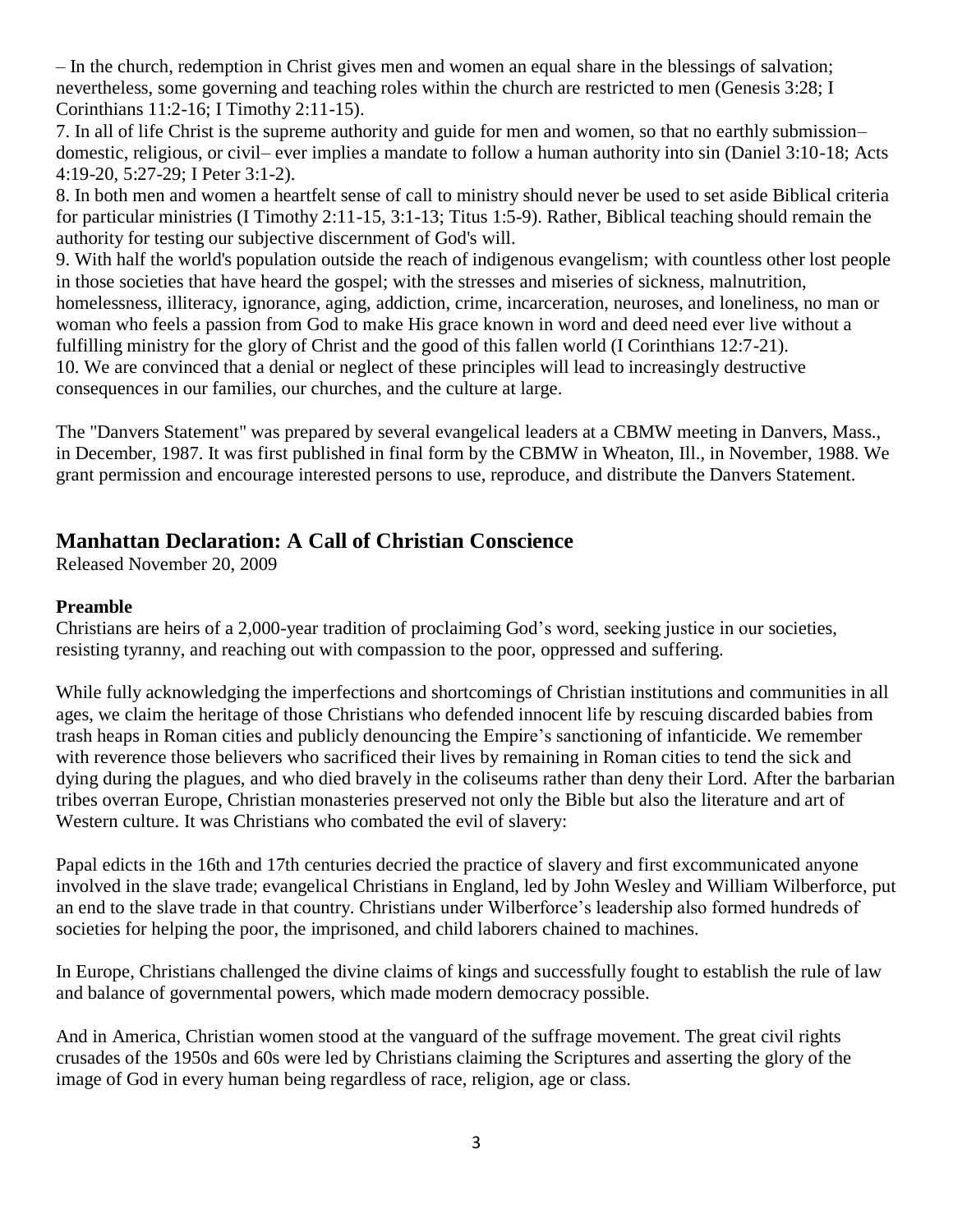This same devotion to human dignity has led Christians in recent decades to work to end the dehumanizing scourge of human trafficking and sexual slavery, bring compassionate care to AIDS sufferers in Africa, and assist in a myriad of other human rights causes – from providing clean water in developing nations to providing homes for tens of thousands of children orphaned by war, disease and gender discrimination.

Like those who have gone before us in the faith, Christians today are called to proclaim the Gospel of costly grace, to protect the intrinsic dignity of the human person and to stand for the common good. In being true to its own calling, the call to discipleship, the church through service to others can make a profound contribution to the public good.

#### **Declaration**

We, as Orthodox, Catholic, and Evangelical Christians, have gathered, beginning in New York on September 28, 2009, to make the following declaration, which we sign as individuals, not on behalf of our organizations, but speaking to and from our communities. We act together in obedience to the one true God, the triune God of holiness and love, who has laid total claim on our lives and by that claim calls us with believers in all ages and all nations to seek and defend the good of all who bear his image. We set forth this declaration in light of the truth that is grounded in Holy Scripture, in natural human reason (which is itself, in our view, the gift of a beneficent God), and in the very nature of the human person. We call upon all people of goodwill, believers and non-believers alike, to consider carefully and reflect critically on the issues we here address as we, with St. Paul, commend this appeal to everyone's conscience in the sight of God.

While the whole scope of Christian moral concern, including a special concern for the poor and vulnerable, claims our attention, we are especially troubled that in our nation today the lives of the unborn, the disabled, and the elderly are severely threatened; that the institution of marriage, already buffeted by promiscuity, infidelity and divorce, is in jeopardy of being redefined to accommodate fashionable ideologies; that freedom of religion and the rights of conscience are gravely jeopardized by those who would use the instruments of coercion to compel persons of faith to compromise their deepest convictions.

Because the sanctity of human life, the dignity of marriage as a union of husband and wife, and the freedom of conscience and religion are foundational principles of justice and the common good, we are compelled by our Christian faith to speak and act in their defense. In this declaration we affirm:

1) the profound, inherent, and equal dignity of every human being as a creature fashioned in the very image of God, possessing inherent rights of equal dignity and life;

2) marriage as a conjugal union of man and woman, ordained by God from the creation, and historically understood by believers and non-believers alike, to be the most basic institution in society and; 3) religious liberty, which is grounded in the character of God, the example of Christ, and the inherent freedom and dignity of human beings created in the divine image.

We are Christians who have joined together across historic lines of ecclesial differences to affirm our right and, more importantly, *to embrace our obligation*—to speak and act in defense of these truths. We pledge to each other, and to our fellow believers, that no power on earth, be it cultural or political, will intimidate us into silence or acquiescence. It is our duty to proclaim the Gospel of our Lord and Savior Jesus Christ in its fullness, both in season and out of season. May God help us not to fail in that duty.

#### **Life**

*So God created man in his own image, in the image of God he created him; male and female he created them.* Genesis 1:27

*I have come that they may have life, and have it to the full. John 10:10*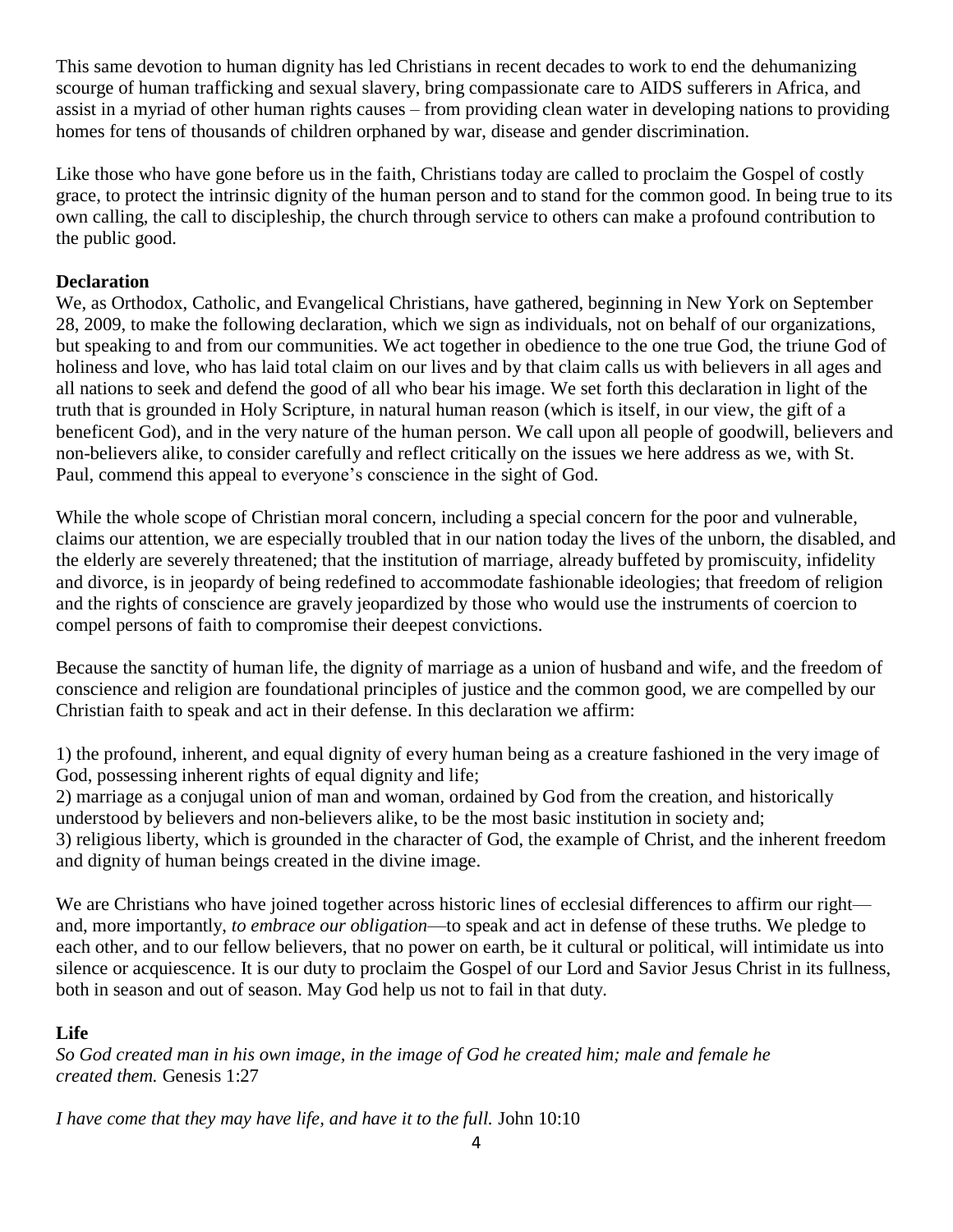Although public sentiment has moved in a pro-life direction, we note with sadness that proabortion ideology prevails today in our government. Many in the present administration want to make abortions legal at any stage of fetal development, and want to provide abortions at taxpayer expense. Majorities in both houses of Congress hold pro-abortion views. The Supreme Court, whose infamous 1973 decision in *Roe v. Wade* stripped the unborn of legal protection, continues to treat elective abortion as a fundamental constitutional right, though it has upheld as constitutionally permissible some limited restrictions on abortion. The President says that he wants to reduce the "need" for abortion—a commendable goal. But he has also pledged to make abortion more easily and widely available by eliminating laws prohibiting government funding, requiring waiting periods for women seeking abortions, and parental notification for abortions performed on minors. The elimination of these important and effective pro-life laws cannot reasonably be expected to do other than significantly increase the number of elective abortions by which the lives of countless children are snuffed out prior to birth. Our commitment to the sanctity of life is not a matter of partisan loyalty, for we recognize that in the thirty-six years since *Roe v. Wade*, elected officials and appointees of both major political parties have been complicit in giving legal sanction to what Pope John Paul II described as "the culture of death."

We call on all officials in our country, elected and appointed, to protect and serve every member of our society, including the most marginalized, voiceless, and vulnerable among us. A culture of death inevitably cheapens life in all its stages and conditions by promoting the belief that lives that are imperfect, immature or inconvenient are discardable. As predicted by many prescient persons, the cheapening of life that began with abortion has now metastasized. For example, human embryo-destructive research and its public funding are promoted in the name of science and in the cause of developing treatments and cures for diseases and injuries. The President and many in Congress favor the expansion of embryo-research to include the taxpayer funding of so-called "therapeutic cloning." This would result in the industrial mass production of human embryos to be killed for the purpose of producing genetically customized stem cell lines and tissues. At the other end of life, an increasingly powerful movement to promote assisted suicide and "voluntary" euthanasia threatens the lives of vulnerable elderly and disabled persons. Eugenic notions such as the doctrine of *lebensunwertes Leben* ("life unworthy of life") were first advanced in the 1920s by intellectuals in the elite salons of America and Europe. Long buried in ignominy after the horrors of the mid-20th century, they have returned from the grave. The only difference is that now the doctrines of the eugenicists are dressed up in the language of "liberty," "autonomy," and "choice."

We will be united and untiring in our efforts to roll back the license to kill that began with the abandonment of the unborn to abortion. We will work, as we have always worked, to bring assistance, comfort, and care to pregnant women in need and to those who have been victimized by abortion, even as we stand resolutely against the corrupt and degrading notion that it can somehow be in the best interests of women to submit to the deliberate killing of their unborn children. Our message is, and ever shall be, that the just, humane, and truly Christian answer to problem pregnancies is for all of us to love and care for mother and child alike.

A truly prophetic Christian witness will insistently call on those who have been entrusted with temporal power to fulfill the first responsibility of government: to protect the weak and vulnerable against violent attack, and to do so with no favoritism, partiality, or discrimination.

The Bible enjoins us to defend those who cannot defend themselves, to speak for those who cannot themselves speak. And so we defend and speak for the unborn, the disabled, and the dependent. What the Bible and the light of reason make clear, we must make clear. We must be willing to defend, even at risk and cost to ourselves and our institutions, the lives of our brothers and sisters at every stage of development and in every condition.

Our concern is not confined to our own nation. Around the globe, we are witnessing cases of genocide and "ethnic cleansing," the failure to assist those who are suffering as innocent victims of war, the neglect and abuse of children, the exploitation of vulnerable laborers, the sexual trafficking of girls and young women, the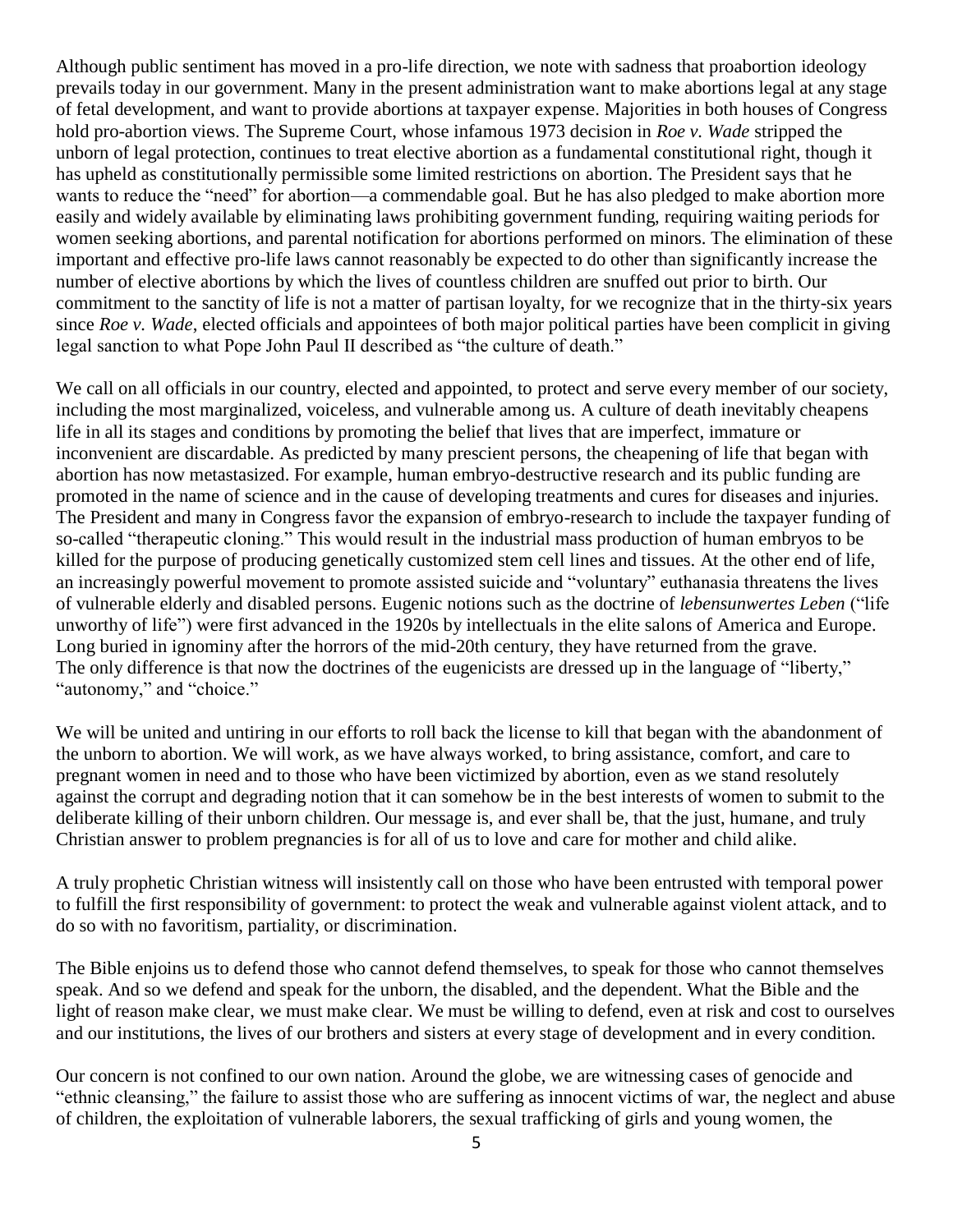abandonment of the aged, racial oppression and discrimination, the persecution of believers of all faiths, and the failure to take steps necessary to halt the spread of preventable diseases like AIDS. We see these travesties as flowing from the same loss of the sense of the dignity of the human person and the sanctity of human life that drives the abortion industry and the movements for assisted suicide, euthanasia, and human cloning for biomedical research. And so ours is, as it must be, a truly consistent ethic of love and life for all humans in all circumstances.

#### **Marriage**

*The man said, "This is now bone of my bones and flesh of my flesh; she shall be called woman, for she was taken out of man." For this reason a man will leave his father and mother and be united to his wife, and they will become one flesh.* Genesis 2:23-24 *This is a profound mystery—but I am talking about Christ and the church. However, each one of you also must love his wife as he loves himself, and the wife must respect her husband.* Ephesians 5:32-33

In Scripture, the creation of man and woman, and their one-flesh union as husband and wife, is the crowning achievement of God's creation. In the transmission of life and the nurturing of children, men and women joined as spouses are given the great honor of being partners with God Himself. Marriage then, is the first institution of human society—indeed it is the institution on which all other human institutions have their foundation. In the Christian tradition we refer to marriage as "holy matrimony" to signal the fact that it is an institution ordained by God, and blessed by Christ in his participation at a wedding in Cana of Galilee. In the Bible, God Himself blesses and holds marriage in the highest esteem.

Vast human experience confirms that marriage is the original and most important institution for sustaining the health, education, and welfare of all persons in a society. Where marriage is honored, and where there is a flourishing marriage culture, everyone benefits—the spouses themselves, their children, the communities and societies in which they live. Where the marriage culture begins to erode, social pathologies of every sort quickly manifest themselves.

Unfortunately, we have witnessed over the course of the past several decades a serious erosion of the marriage culture in our own country. Perhaps the most telling—and alarming—indicator is the out-of-wedlock birth rate. Less than fifty years ago, it was under 5 percent. Today it is over 40 percent. Our society—and particularly its poorest and most vulnerable sectors, where the out-of-wedlock birth rate is much higher even than the national average—is paying a huge price in delinquency, drug abuse, crime, incarceration, hopelessness, and despair. Other indicators are widespread non-marital sexual cohabitation and a devastatingly high rate of divorce.

We confess with sadness that Christians and our institutions have too often scandalously failed to uphold the institution of marriage and to model for the world the true meaning of marriage. Insofar as we have too easily embraced the culture of divorce and remained silent about social practices that undermine the dignity of marriage we repent, and call upon all Christians to do the same.

To strengthen families, we must stop glamorizing promiscuity and infidelity and restore among our people a sense of the profound beauty, mystery, and holiness of faithful marital love. We must reform ill-advised policies that contribute to the weakening of the institution of marriage, including the discredited idea of unilateral divorce. We must work in the legal, cultural, and religious domains to instill in young people a sound understanding of what marriage is, what it requires, and why it is worth the commitment and sacrifices that faithful spouses make.

The impulse to redefine marriage in order to recognize same-sex and multiple partner relationships is a symptom, rather than the cause, of the erosion of the marriage culture. It reflects a loss of understanding of the meaning of marriage as embodied in our civil and religious law and in the philosophical tradition that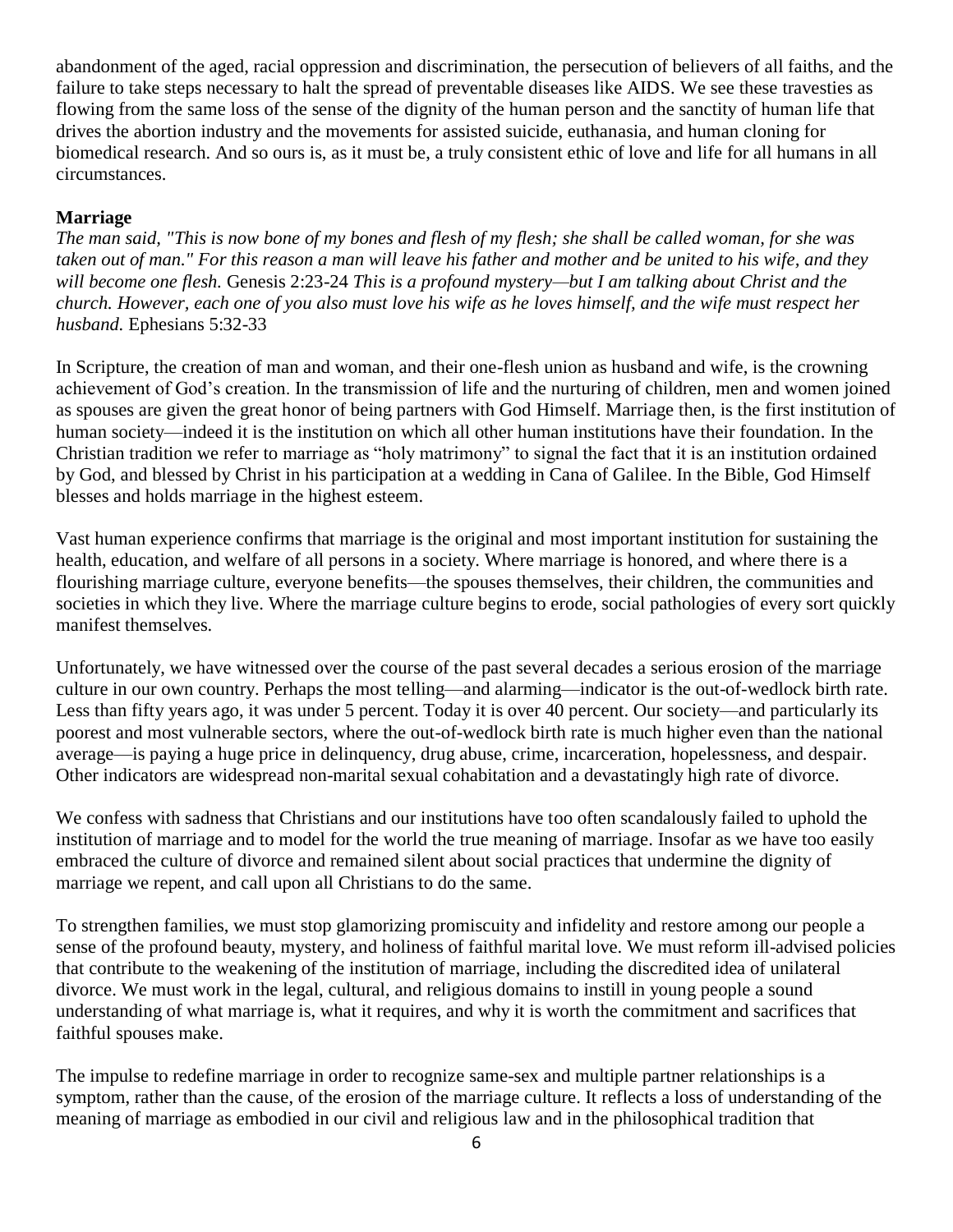contributed to shaping the law. Yet it is critical that the impulse be resisted, for yielding to it would mean abandoning the possibility of restoring a sound understanding of marriage and, with it, the hope of rebuilding a healthy marriage culture.

It would lock into place the false and destructive belief that marriage is all about romance and other adult satisfactions, and not, in any intrinsic way, about procreation and the unique character and value of acts and relationships whose meaning is shaped by their aptness for the generation, promotion and protection of life. In spousal communion and the rearing of children (who, as gifts of God, are the fruit of their parents' marital love), we discover the profound reasons for and benefits of the marriage covenant.

We acknowledge that there are those who are disposed towards homosexual and polyamorous conduct and relationships, just as there are those who are disposed towards other forms of immoral conduct. We have compassion for those so disposed; we respect them as human beings possessing profound, inherent, and equal dignity; and we pay tribute to the men and women who strive, often with little assistance, to resist the temptation to yield to desires that they, no less than we, regard as wayward. We stand with them, even when they falter. We, no less than they, are sinners who have fallen short of God's intention for our lives. We, no less than they, are in constant need of God's patience, love and forgiveness. We call on the entire Christian community to resist sexual immorality, and at the same time refrain from disdainful condemnation of those who yield to it. Our rejection of sin, though resolute, must never become the rejection of sinners. For every sinner, regardless of the sin, is loved by God, who seeks not our destruction but rather the conversion of our hearts. Jesus calls all who wander from the path of virtue to "a more excellent way." As his disciples we will reach out in love to assist all who hear the call and wish to answer it.

We further acknowledge that there are sincere people who disagree with us, and with the teaching of the Bible and Christian tradition, on questions of sexual morality and the nature of marriage. Some who enter into samesex and polyamorous relationships no doubt regard their unions as truly marital. They fail to understand, however, that marriage is made possible by the sexual complementarity of man and woman, and that the comprehensive, multi-level sharing of life that marriage is includes bodily unity of the sort that unites husband and wife biologically as a reproductive unit. This is because the body is no mere extrinsic instrument of the human person, but truly part of the personal reality of the human being. Human beings are not merely centers of consciousness or emotion, or minds, or spirits, inhabiting non-personal bodies. The human person is a dynamic unity of body, mind, and spirit. Marriage is what one man and one woman establish when, forsaking all others and pledging lifelong commitment, they found a sharing of life at every level of being—the biological, the emotional, the dispositional, the rational, the spiritual—on a commitment that is sealed, completed and actualized by loving sexual intercourse in which the spouses become one flesh, not in some merely metaphorical sense, but by fulfilling together the behavioral conditions of procreation. That is why in the Christian tradition, and historically in Western law, consummated marriages are not dissoluble or annullable on the ground of infertility, even though the nature of the marital relationship is shaped and structured by its intrinsic orientation to the great good of procreation.

We understand that many of our fellow citizens, including some Christians, believe that the historic definition of marriage as the union of one man and one woman is a denial of equality or civil rights. They wonder what to say in reply to the argument that asserts that no harm would be done to them or to anyone if the law of the community were to confer upon two men or two women who are living together in a sexual partnership the status of being "married." It would not, after all, affect their own marriages, would it? On inspection, however, the argument that laws governing one kind of marriage will not affect another cannot stand. Were it to prove anything, it would prove far too much: the assumption that the legal status of one set of marriage relationships affects no other would not only argue for same sex partnerships; it could be asserted with equal validity for polyamorous partnerships, polygamous households, even adult brothers, sisters, or brothers and sisters living in incestuous relationships. Should these, as a matter of equality or civil rights, be recognized as lawful marriages,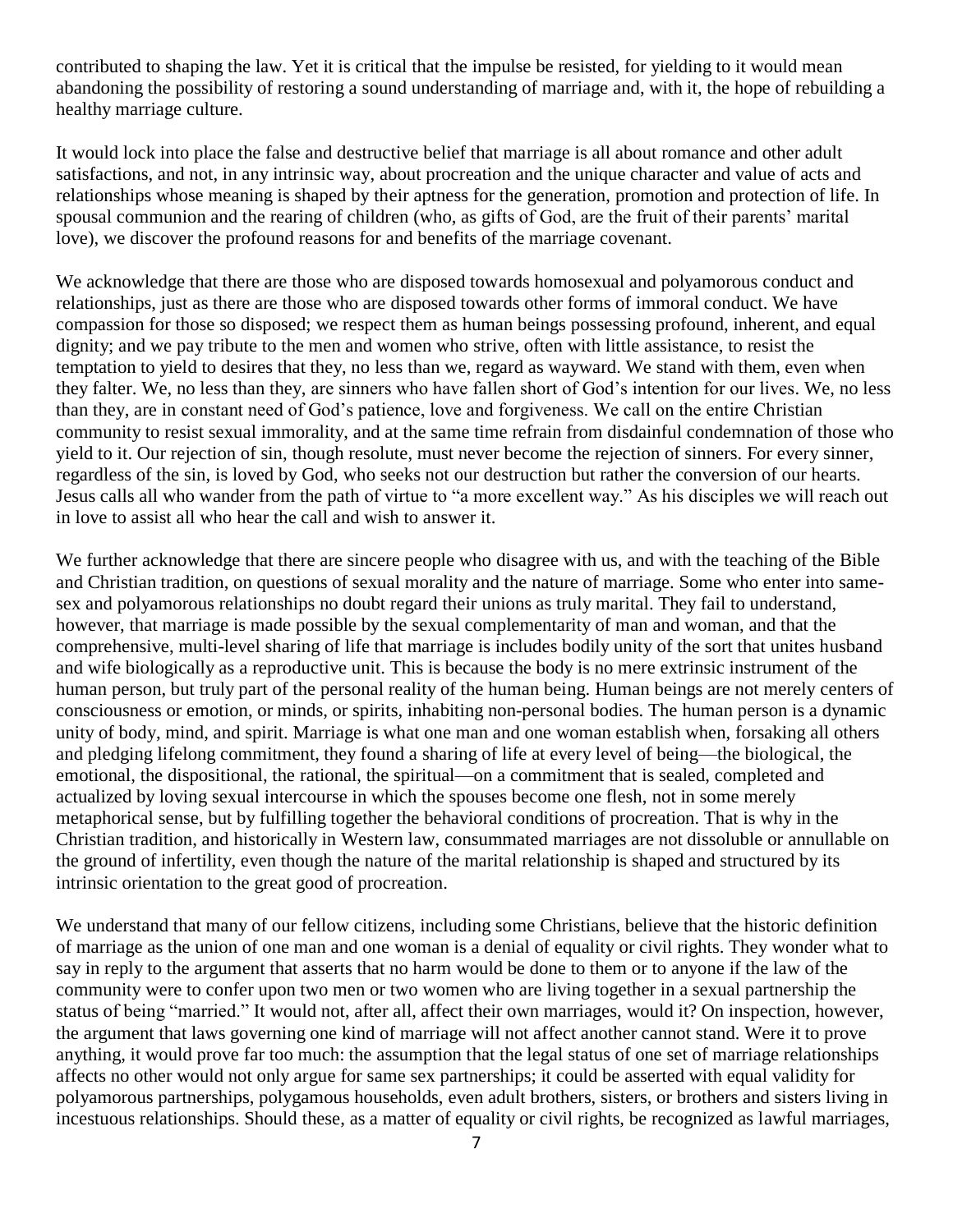and would they have no effects on other relationships? No. The truth is that marriage is not something abstract or neutral that the law may legitimately define and re-define to please those who are powerful and influential.

No one has a civil right to have a non-marital relationship treated as a marriage. Marriage is an objective reality—a covenantal union of husband and wife—that it is the duty of the law to recognize and support for the sake of justice and the common good. If it fails to do so, genuine social harms follow.

First, the religious liberty of those for whom this is a matter of conscience is jeopardized.

Second, the rights of parents are abused as family life and sex education programs in schools are used to teach children that an enlightened understanding recognizes as "marriages" sexual partnerships that many parents believe are intrinsically nonmarital and immoral. Third, the common good of civil society is damaged when the law itself, in its critical pedagogical function, becomes a tool for eroding a sound understanding of marriage on which the flourishing of the marriage culture in any society vitally depends.

Sadly, we are today far from having a thriving marriage culture. But if we are to begin the critically important process of reforming our laws and mores to rebuild such a culture, the last thing we can afford to do is to redefine marriage in such a way as to embody in our laws a false proclamation about what marriage is. And so it is out of *love* (not "animus") and prudent *concern for the common good* (not "prejudice"), that we pledge to labor ceaselessly to preserve the legal definition of marriage as the union of one man and one woman and to rebuild the marriage culture. How could we, as Christians, do otherwise? The Bible teaches us that marriage is a central part of God's creation covenant. Indeed, the union of husband and wife mirrors the bond between Christ and his church. And so just as Christ was willing, out of love, to give Himself up for the church in a complete sacrifice, we are willing, lovingly, to make whatever sacrifices are required of us for the sake of the inestimable treasure that is marriage.

#### **Religious Liberty**

*The Spirit of the Sovereign LORD is on me, because the LORD has anointed me to preach good news to the poor. He has sent me to bind up the brokenhearted, to proclaim freedom for the captives and release from darkness for the prisoners.* Isaiah 61:1

*Give to Caesar what is Caesar's, and to God what is God's.* Matthew 22:21

The struggle for religious liberty across the centuries has been long and arduous, but it is not a novel idea or recent development. The nature of religious liberty is grounded in the character of God Himself, the God who is most fully known in the life and work of Jesus Christ. Determined to follow Jesus faithfully in life and death, the early Christians appealed to the manner in which the Incarnation had taken place: "Did God send Christ, as some suppose, as a tyrant brandishing fear and terror? Not so, but in gentleness and meekness..., for compulsion is no attribute of God" (Epistle to Diognetus 7.3-4). Thus the right to religious freedom has its foundation in the example of Christ Himself and in the very dignity of the human person created in the image of God—a dignity, as our founders proclaimed, inherent in every human, and knowable by all in the exercise of right reason.

Christians confess that God alone is Lord of the conscience. Immunity from religious coercion is the cornerstone of an unconstrained conscience. No one should be compelled to embrace any religion against his will, nor should persons of faith be forbidden to worship God according to the dictates of conscience or to express freely and publicly their deeply held religious convictions. What is true for individuals applies to religious communities as well.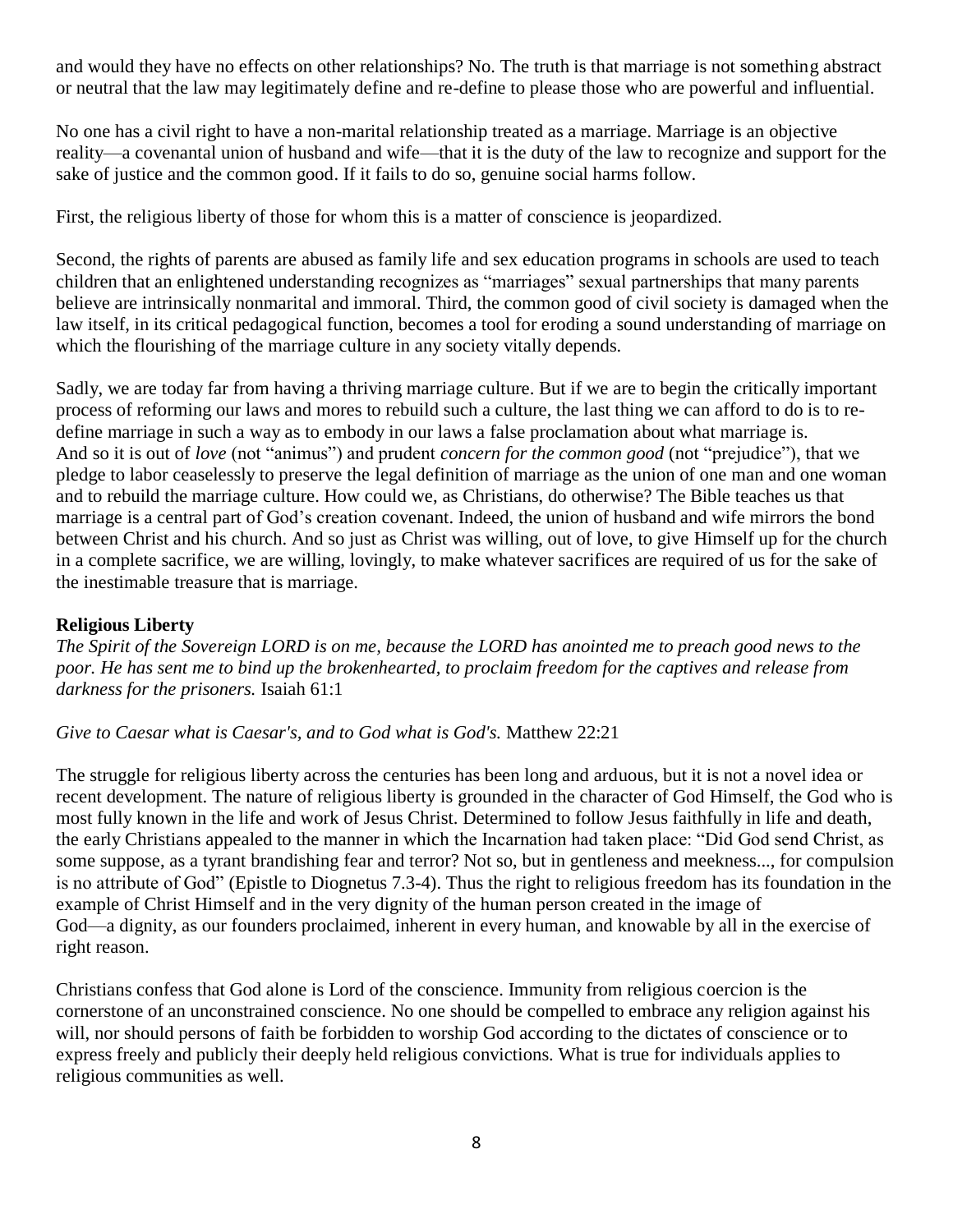It is ironic that those who today assert a right to kill the unborn, aged and disabled and also a right to engage in immoral sexual practices, and even a right to have relationships integrated around these practices be recognized and blessed by law—such persons claiming these "rights" are very often in the vanguard of those who would trample upon the freedom of others to express their religious and moral commitments to the sanctity of life and to the dignity of marriage as the conjugal union of husband and wife.

We see this, for example, in the effort to weaken or eliminate conscience clauses, and therefore to compel prolife institutions (including religiously affiliated hospitals and clinics), and pro-life physicians, surgeons, nurses, and other health care professionals, to refer for abortions and, in certain cases, even to perform or participate in abortions. We see it in the use of antidiscrimination statutes to force religious institutions, businesses, and service providers of various sorts to comply with activities they judge to be deeply immoral or go out of business. After the judicial imposition of "same-sex marriage" in Massachusetts, for example, Catholic Charities chose with great reluctance to end its century-long work of helping to place orphaned children in good homes rather than comply with a legal mandate that it place children in same-sex households in violation of Catholic moral teaching. In New Jersey, after the establishment of a quasi-marital "civil unions" scheme, a Methodist institution was stripped of its tax exempt status when it declined, as a matter of religious conscience, to permit a facility it owned and operated to be used for ceremonies blessing homosexual unions. In Canada and some European nations,

Christian clergy have been prosecuted for preaching Biblical norms against the practice of homosexuality. New hate-crime laws in America raise the specter of the same practice here.

In recent decades a growing body of case law has paralleled the decline in respect for religious values in the media, the academy and political leadership, resulting in restrictions on the free exercise of religion. We view this as an ominous development, not only because of its threat to the individual liberty guaranteed to every person, regardless of his or her faith, but because the trend also threatens the common welfare and the culture of freedom on which our system of republican government is founded. Restrictions on the freedom of conscience or the ability to hire people of one's own faith or conscientious moral convictions for religious institutions, for example, undermines the viability of the intermediate structures of society, the essential buffer against the overweening authority of the state, resulting in the soft despotism Tocqueville so prophetically warned of.\* Disintegration of civil society is a prelude to tyranny.

As Christians, we take seriously the Biblical admonition to respect and obey those in authority.We believe in law and in the rule of law. We recognize the duty to comply with laws whether we happen to like them or not, unless the laws are gravely unjust or require those subject to them to do something unjust or otherwise immoral. The biblical purpose of law is to preserve order and serve justice and the common good; yet laws that are unjust—and especially laws that purport to compel citizens to do what is unjust—undermine the common good, rather than serve it.

Going back to the earliest days of the church, Christians have refused to compromise their proclamation of the gospel. In Acts 4, Peter and John were ordered to stop preaching. Their answer was, "Judge for yourselves whether it is right in God's sight to obey you rather than God. For we cannot help speaking about what we have seen and heard." Through the centuries, Christianity has taught that civil disobedience is not only permitted, but sometimes required. There is no more eloquent defense of the rights and duties of religious conscience than the one offered by Martin Luther King, Jr., in his *Letter from a Birmingham Jail.* Writing from an explicitly Christian perspective, and citing Christian writers such as Augustine and Aquinas, King taught that just laws elevate and ennoble human beings because they are rooted in the moral law whose ultimate source is God Himself. Unjust laws degrade human beings. Inasmuch as they can claim no authority beyond sheer human will, they lack any power to bind in conscience. King's willingness to go to jail, rather than comply with legal injustice, was exemplary and inspiring.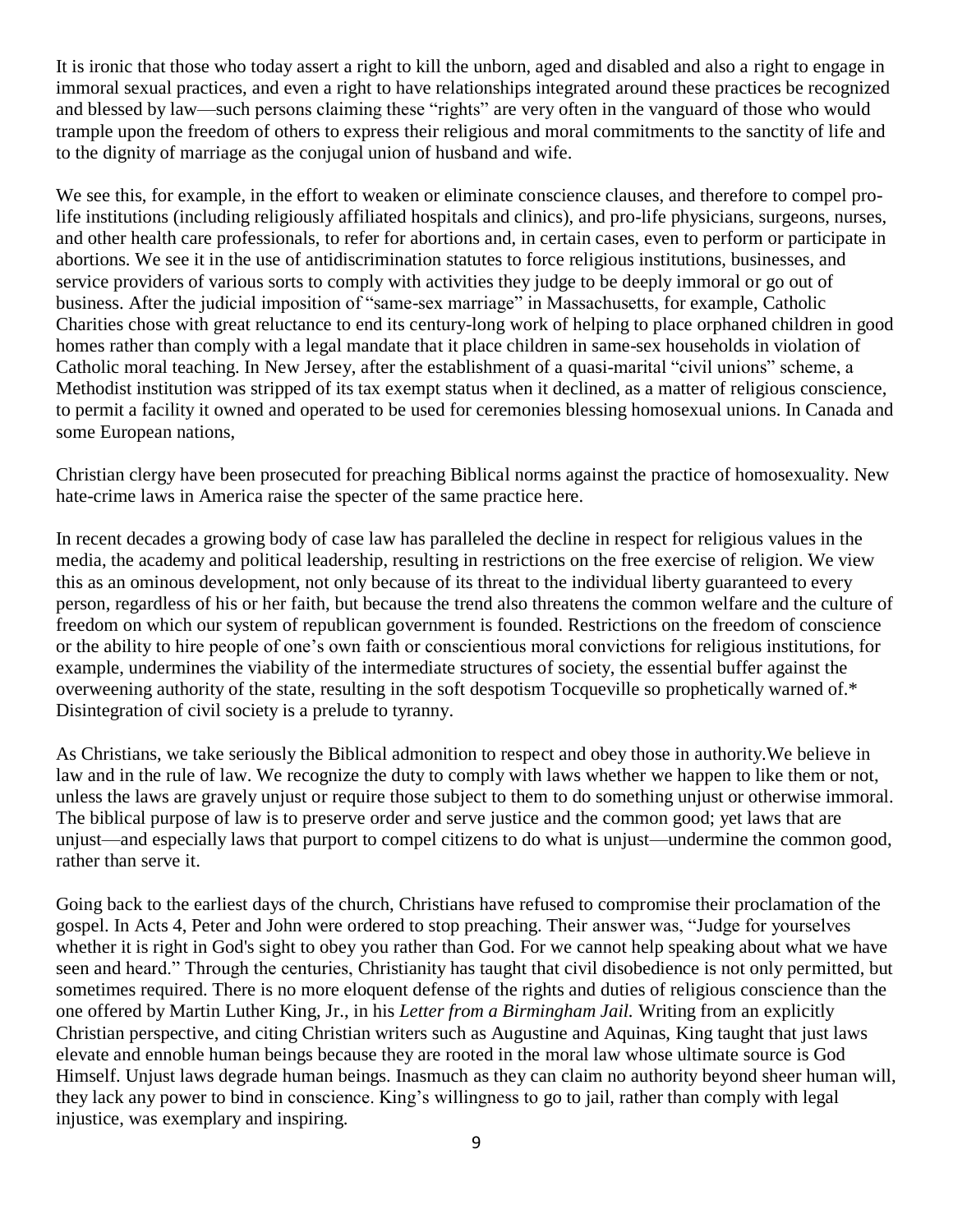Because we honor justice and the common good, we will not comply with any edict that purports to compel our institutions to participate in abortions, embryo-destructive research, assisted suicide and euthanasia, or any other anti-life act; nor will we bend to any rule purporting to force us to bless immoral sexual partnerships, treat them as marriages or the equivalent, or refrain from proclaiming the truth, as we know it, about morality and immorality and marriage and the family. We will fully and ungrudgingly render to Caesar what is Caesar's. But under no circumstances will we render to Caesar what is God's.

# **Here We Stand: An Evangelical Declaration on Marriage**

**As evangelical Christians, we dissent from the court's ruling that redefines marriage.** The state did not create the family, and should not try to recreate the family in its own image. We will not capitulate on marriage because biblical authority requires that we cannot. The outcome of the Supreme Court's ruling to redefine marriage represents what seems like the result of a half-century of witnessing marriage's decline through divorce, cohabitation, and a worldview of almost limitless sexual freedom. The Supreme Court's actions pose incalculable risks to an already volatile social fabric by alienating those whose beliefs about marriage are motivated by deep biblical convictions and concern for the common good.

**The Bible clearly teaches the enduring truth that marriage consists of one man and one woman.** From Genesis to Revelation, the authority of Scripture witnesses to the nature of biblical marriage as uniquely bound to the complementarity of man and woman. This truth is not negotiable. The Lord Jesus himself said that marriage is from the beginning (Matt. 19:4-6), so no human institution has the authority to redefine marriage any more than a human institution has the authority to redefine the gospel, which marriage mysteriously reflects (Eph. 5:32). The Supreme Court's ruling to redefine marriage demonstrates mistaken judgment by disregarding what history and countless civilizations have passed on to us, but it also represents an aftermath that evangelicals themselves, sadly, are not guiltless in contributing to. Too often, professing evangelicals have failed to model the ideals we so dearly cherish and believe are central to gospel proclamation.

**Evangelical churches must be faithful to the biblical witness on marriage regardless of the cultural shift.** Evangelical churches in America now find themselves in a new moral landscape that calls us to minister in a context growing more hostile to a biblical sexual ethic. This is not new in the history of the church. From its earliest beginnings, whether on the margins of society or in a place of influence, the church is defined by the gospel. We insist that the gospel brings good news to all people, regardless of whether the culture considers the news good or not.

**The gospel must inform our approach to public witness.** As evangelicals animated by the good news that God offers reconciliation through the life, death, and resurrection of His Son, Jesus, we commit to:

- Respect and pray for our governing authorities even as we work through the democratic process to rebuild a culture of marriage (Rom. 13:1-7);
- teach the truth about biblical marriage in a way that brings healing to a sexually broken culture;
- affirm the biblical mandate that all persons, including LGBT persons, are created in the image of God and deserve dignity and respect;
- love our neighbors regardless of whatever disagreements arise as a result of conflicting beliefs about marriage;
- live respectfully and civilly alongside those who may disagree with us for the sake of the common good;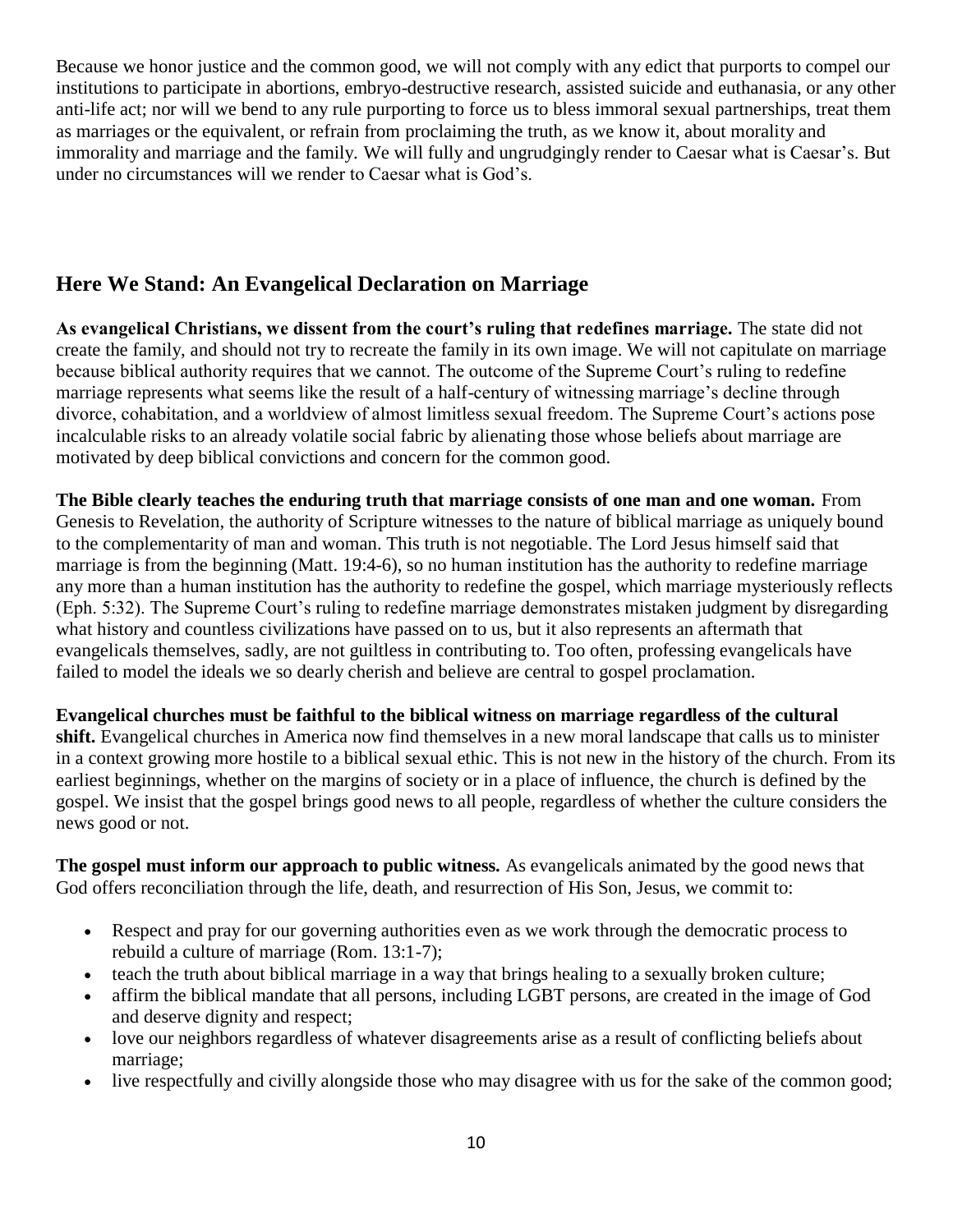cultivate a common culture of religious liberty that allows the freedom to live and believe differently to prosper.

**The redefinition of marriage should not entail the erosion of religious liberty.** In the coming years, evangelical institutions could be pressed to sacrifice their sacred beliefs about marriage and sexuality in order to accommodate whatever demands the culture and law require. We do not have the option to meet those demands without violating our consciences and surrendering the gospel. We will not allow the government to coerce or infringe upon the rights of institutions to live by the sacred belief that only men and women can enter into marriage.

**The gospel of Jesus Christ determines the shape and tone of our ministry.** Christian theology considers its teachings about marriage both timeless and unchanging, and therefore we must stand firm in this belief. Outrage and panic are not the responses of those confident in the promises of a reigning Christ Jesus. While we believe the Supreme Court has erred in its ruling, we pledge to stand steadfastly, faithfully witnessing to the biblical teaching that marriage is the chief cornerstone of society, designed to unite men, women, and children. We promise to proclaim and live this truth at all costs, with convictions that are communicated with kindness and love.

# **The Nashville Statement**

#### **Preamble**

Evangelical Christians at the dawn of the twenty-first century find themselves living in a period of historic transition. As Western culture has become increasingly post-Christian, it has embarked upon a massive revision of what it means to be a human being. By and large the spirit of our age no longer discerns or delights in the beauty of God's design for human life. Many deny that God created human beings for his glory, and that his good purposes for us include our personal and physical design as male and female. It is common to think that human identity as male and female is not part of God's beautiful plan, but is, rather, an expression of an individual's autonomous preferences. The pathway to full and lasting joy through God's good design for his creatures is thus replaced by the path of shortsighted alternatives that, sooner or later, ruin human life and dishonor God.

This secular spirit of our age presents a great challenge to the Christian church. Will the church of the Lord Jesus Christ lose her biblical conviction, clarity, and courage, and blend into the spirit of the age? Or will she hold fast to the word of life, draw courage from Jesus, and unashamedly proclaim his way as the way of life? Will she maintain her clear, counter-cultural witness to a world that seems bent on ruin?

We are persuaded that faithfulness in our generation means declaring once again the true story of the world and of our place in it—particularly as male and female. Christian Scripture teaches that there is but one God who alone is Creator and Lord of all. To him alone, every person owes gladhearted thanksgiving, heart-felt praise, and total allegiance.

This is the path not only of glorifying God, but of knowing ourselves. To forget our Creator is to forget who we are, for he made us for himself. And we cannot know ourselves truly without truly knowing him who made us. We did not make ourselves. We are not our own. Our true identity, as male and female persons, is given by God. It is not only foolish, but hopeless, to try to make ourselves what God did not create us to be.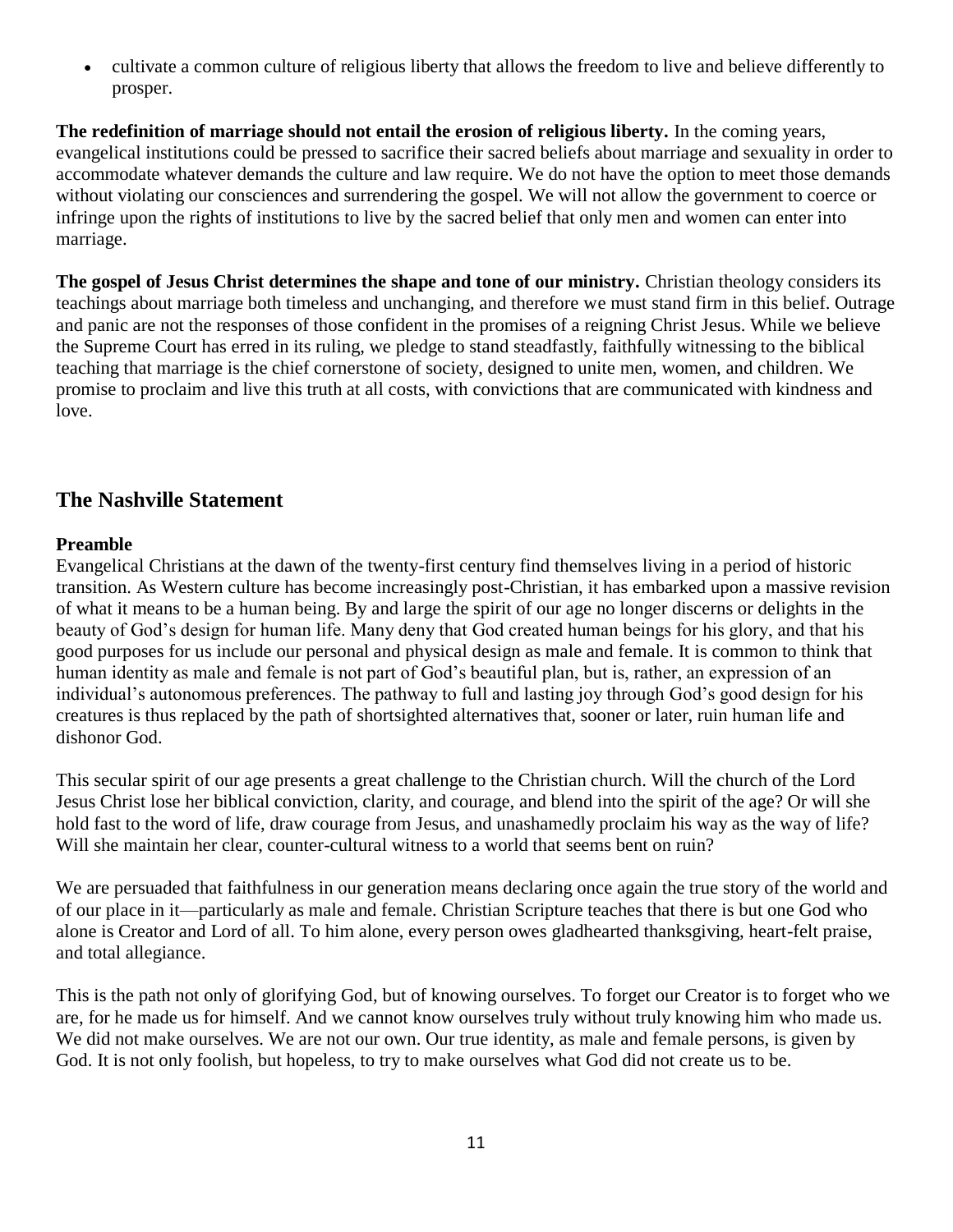We believe that God's design for his creation and his way of salvation serve to bring him the greatest glory and bring us the greatest good. God's good plan provides us with the greatest freedom. Jesus said he came that we might have life and have it in overflowing measure. He is for us and not against us. Therefore, in the hope of serving Christ's church and witnessing publicly to the good purposes of God for human sexuality revealed in Christian Scripture, we offer the following affirmations and denials.

# **Article 1**

WE AFFIRM that God has designed marriage to be a covenantal, sexual, procreative, lifelong union of one man and one woman, as husband and wife, and is meant to signify the covenantlove between Christ and his bride the church.

WE DENY that God has designed marriage to be a homosexual, polygamous, or polyamorous relationship. We also deny that marriage is a mere human contract rather than a covenant made before God.

### **Article 2**

WE AFFIRM that God's revealed will for all people is chastity outside of marriage and fidelity within marriage. WE DENY that any affections, desires, or commitments ever justify sexual intercourse before or outside marriage; nor do they justify any form of sexual immorality.

### **Article 3**

WE AFFIRM that God created Adam and Eve, the first human beings, in his own image, equal before God as persons, and distinct as male and female.

WE DENY that the divinely ordained differences between male and female render them unequal in dignity or worth.

### **Article 4**

WE AFFIRM that divinely ordained differences between male and female reflect God's original creation design and are meant for human good and human flourishing.

WE DENY that such differences are a result of the Fall or are a tragedy to be overcome.

### **Article 5**

WE AFFIRM that the differences between male and female reproductive structures are integral to God's design for self-conception as male or female.

WE DENY that physical anomalies or psychological conditions nullify the God-appointed link between biological sex and self-conception as male or female.

### **Article 6**

WE AFFIRM that those born with a physical disorder of sex development are created in the image of God and have dignity and worth equal to all other image-bearers. They are

acknowledged by our Lord Jesus in his words about "eunuchs who were born that way from their mother's womb." With all others they are welcome as faithful followers of Jesus Christ and

should embrace their biological sex insofar as it may be known.

WE DENY that ambiguities related to a person's biological sex render one incapable of living a fruitful life in joyful obedience to Christ.

### **Article 7**

WE AFFIRM that self-conception as male or female should be defined by God's holy purposes in creation and redemption as revealed in Scripture.

WE DENY that adopting a homosexual or transgender self-conception is consistent with God's holy purposes in creation and redemption.